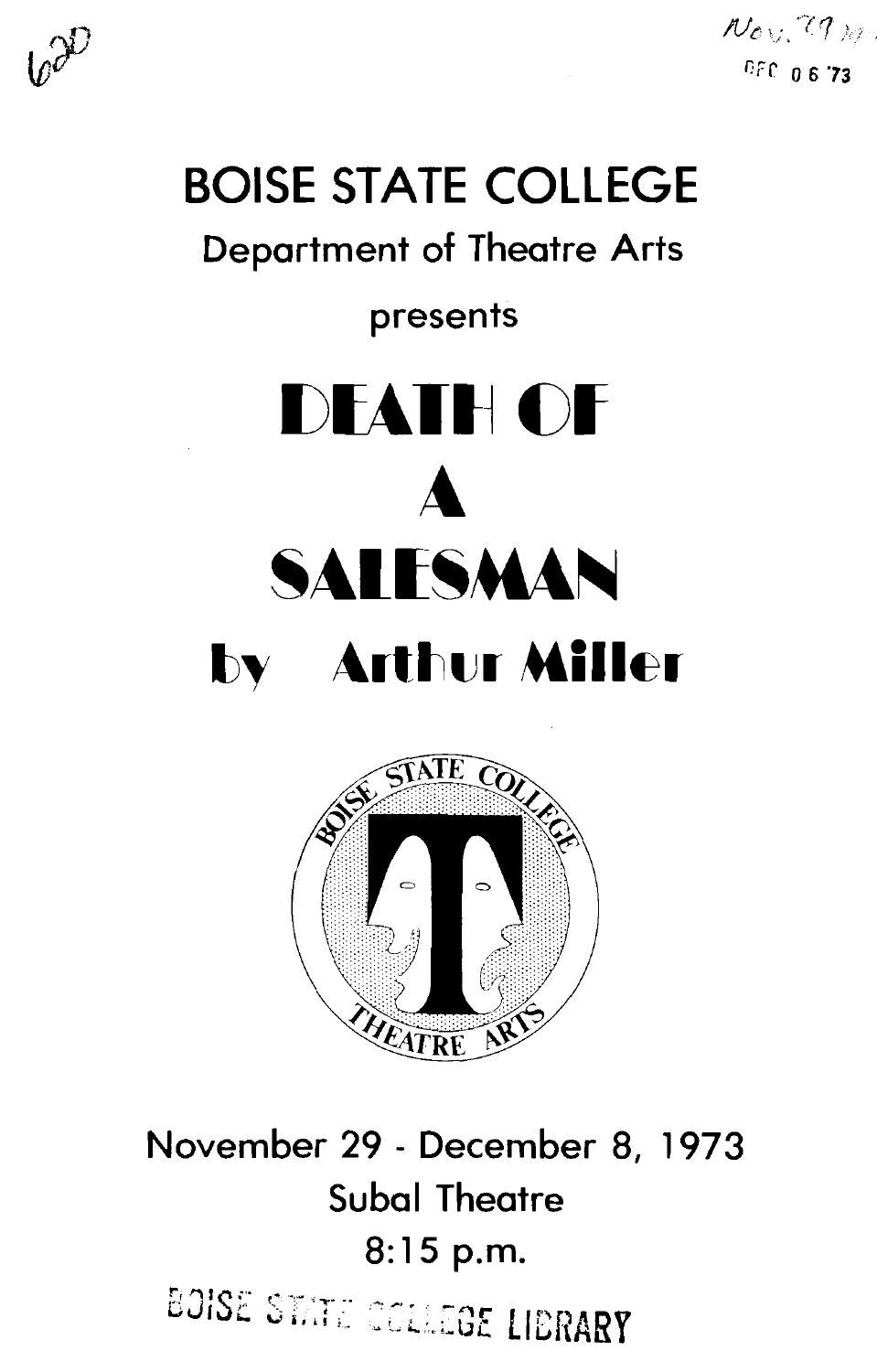# **DEATH OF A SALESMAN**

#### **Certain Private Conversations in Two Acts and a Requiem**

**by** 

# **Arthur Miller**

Directed by D. F. Corbett Scenic Design by Roger L. Bedard Lighting Design by Frank Heise

#### **Cast (in order of appearance)**

| Willy Loman Tracey Hollenbeck<br>Linda Victoria Holloway |  |
|----------------------------------------------------------|--|
|                                                          |  |
|                                                          |  |
| Bernard John Edgerton                                    |  |
| The Woman Debra Hollenbeck                               |  |
|                                                          |  |
|                                                          |  |
| Howard Wagner Dan Peterson                               |  |
|                                                          |  |
|                                                          |  |
|                                                          |  |
|                                                          |  |

**Act 1:** Late one night.

**Act** II: The next day.

There will be a fifteen minute intermission.

There will be no curtain call.

Produced by arrangement with Dramatist Play Service, Inc.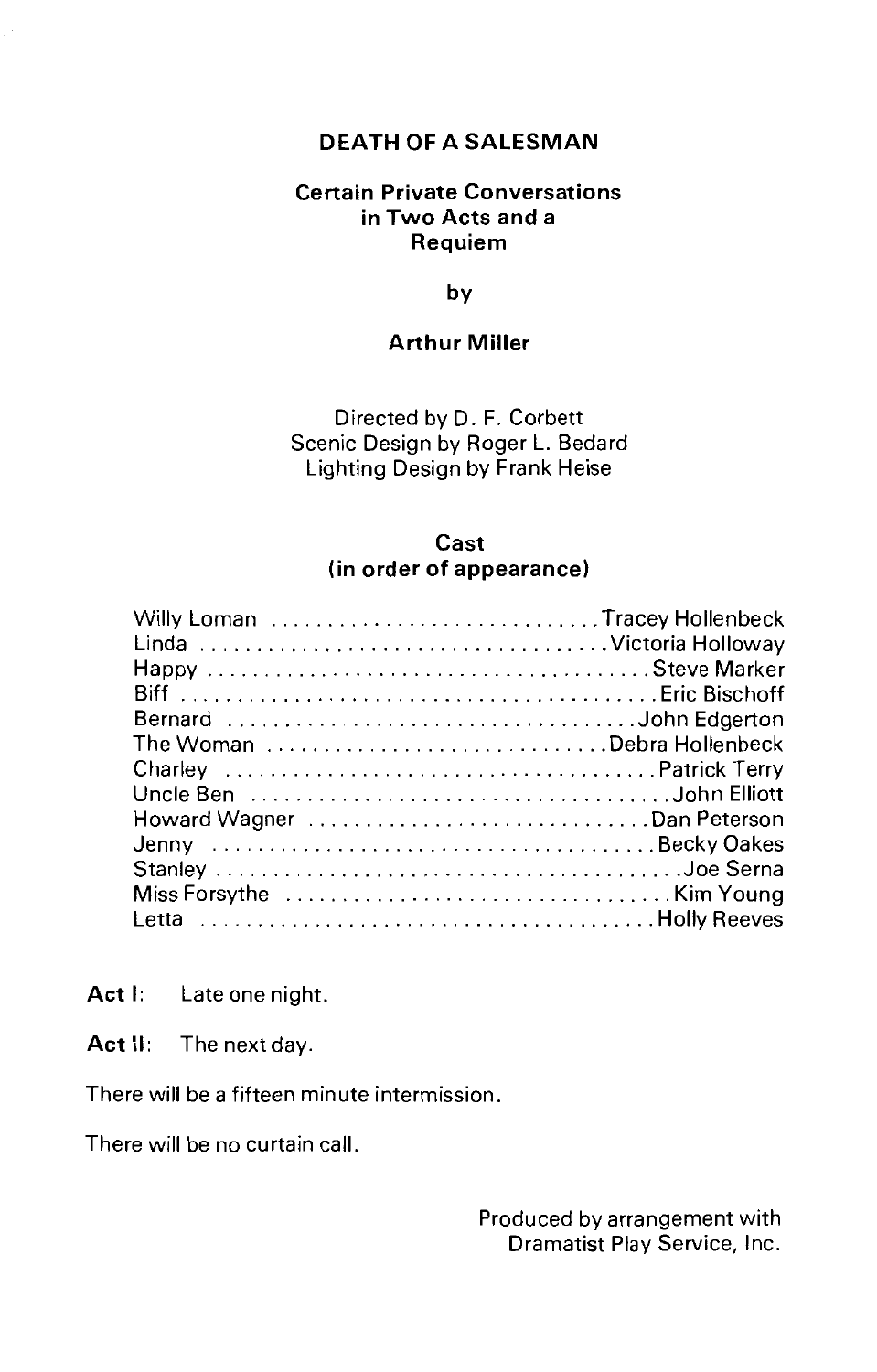#### **Production Staff**

| Roger L. Bedard |
|-----------------|
|                 |
|                 |
| Dan Peterson    |
|                 |
|                 |
|                 |
|                 |

#### **Production Crews**

| <b>Construction-Painting</b> | Costume               |
|------------------------------|-----------------------|
| Members of Theatre Arts      | Nancy Kokes           |
| 117: Technical Theatre       | <b>Francis Hopson</b> |
|                              | Barbara Martin        |
| Lighting                     |                       |
| Doug Bower (head)            |                       |

*Properties*  David G. Delaney Maureen Cochran

*Sound*  Royanne Klein

Rick Gasparotti JoAnne Olson Cheryl Hurrle Bruce Richardson John Edgerton

> *Make-up*  Members of Theatre Arts 162: Stage Make-up

Special acknowledgement to Russ Meyers at The Headshop, all Boise area radio and television stations, The Idaho Statesman, Bench Commission, Gem Optical Company.

Program Note: ". . . to me the tragedy of Willy Loman is that he gave his life, or sold it, in order to justify the waste of it. It is the tragedy of a man who did believe that he alone was not meeting the qualifications laid down for mankind by those clean-shaven frontiersmen who inhabit the peaks of broadcasting and advertising offices. From those forests of canned goods high up near the sky, he heard the thundering command to succeed as it ricocheted down the newspaper-lined canyons of his city, heard not a human voice, but a wind of a voice to which no human can reply in kind, except to stare into the mirror at a failure."

From *"The 'Salesman' Has a Birthday"* by Arthur Miller